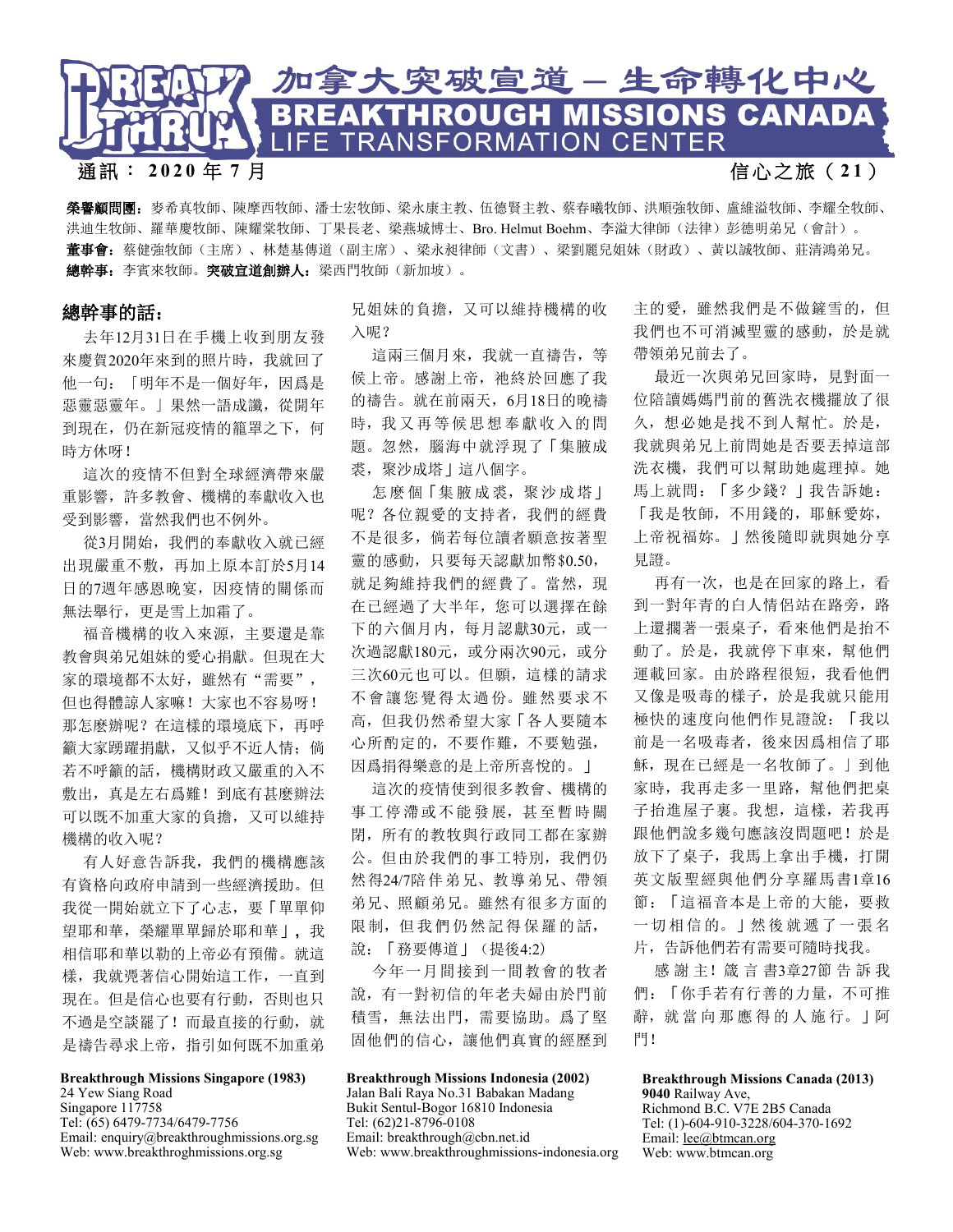我是黃弟兄,2015年是我第一次來到加拿大突破宣道生命轉化中心,住了九個月後我便離開,回中國去了。在中國,有一 段短時間,我成為一個兼職的英文教師。當我一有空閒時間和多餘的金錢時,便跟一班損友混在一起,很快我便重行舊 路,開始再次吸食毒品。

事實上,在2016至2020年間,我一直斷斷續續的吸毒,不停地和毒品爭戰。直 到有一天,我發現自己已金錢散盡,而且健康每況愈下。因為吸食太多的毒 品,我感覺到自己很快便會死去;我的生命實在需要一個轉捩點。我便決定要 返回温哥華,重整我的生命。

在2020年二月四日,我打電話給李牧師,請他讓我可以重回「突破」,他答應 給我第二次機會。重返「突破」這幾個月來,我感到跟主耶穌的關係親密了, 對聖經的理解增加了。我要更用心的讀聖經和花更多的時間來查經。

神很恩待我,我很感恩能在新冠肺炎疫情前重返「突破」,使我在疫情中有一 個安全的居所。請繼續為我禱告,求神幫助我有力量和耐性留在「突破」,並 他日能成為同工,可以服侍主耶穌基督。



My name is Huang. In 2015, it was my first time going to Breakthrough Missions Canada (BMC) and I stayed for 9 months. After these 9 months, I left BMC and went back to China. In China, I found a part time job as an English teacher and was doing that for a while. Once I had free time and money on my hand, I started hanging out with friends that I shouldn't be hanging out with. I found myself relapsed— started taking drugs again.

In fact, throughout 2016 to 2020, I was on and off with drugs. I was in continuous battle with drug addiction in my life. Until one day, I was running out of my savings and aware that my health was really bad. I felt that I was about to die because of too much drugs intake. I knew I need a turning point in my life. So, I decided to come back to Vancouver and reset my life.

I called Pastor Lee on Feb 4, 2020 and asked for a second chance to come back to BMC, and he did accept me. During these months in BMC, I experience a closer relationship with Jesus and understand His words more. I am trying to read God's words more carefully and spending more time in studying the Bible.

I feel blessed because I was able to come in before the pandemic. I have a safe place to live during the Covid-19 pandemic. Please pray for me that I can have the strength and endurance to stay in BMC and can become a staff member to serve the Lord Jesus Christ.

# 代禱事項**/ Prayer Request**

1. 感謝上帝,目前有一位 Jimmy 弟兄已經住了五個月,學習態度認真,求主堅固他的信心,繼續靠主 得勝,活出新的生命,能夠爲主所用。

 We thank God that Jimmy has been staying with us for the past 5 months. He has a very serious and teachable spirit. Pray that God will continue to empower him with a strong faith, give him strength to live a victorious life, and to use him for His glory.

2. 由於新冠肺炎疫情的緣故,機構財政收支嚴重不敷,願耶和華以勒的上帝,親自預備。

Throughout the Covid-19 pandemic, BMC has been running a budget defecit . In times like this, we have to trust on the provision of our God whose name is Jehovah Jireh, the God who provides.

3. 這是一項不容易的工作,求主大大加添更多的愛心、耐心與信心予李牧師來帶領這事工。 This is by no means an easy ministry. We fervently ask God to pour abundant love, patience and faith on Rev. Lee.

| 我們需要您的支持 We need your support |               |                |  |  |  |
|-------------------------------|---------------|----------------|--|--|--|
| 每天\$0.50加幣                    | 每月\$15.00加幣   | 每年\$180.00加幣   |  |  |  |
| CAD\$0.50/day                 | \$15.00/month | \$180.00/annum |  |  |  |

## 凡奉獻加幣二十元以上,均可獲得退稅收據

Tax deductible receipts will be issued to any donations of CAD\$20 or more 票奉獻擡頭請寫 **For donations, please make checks payable to: Breakthrough Missions Canada**  郵寄地址 **Mailing address**: **P.O. Box 43206, Richmond Center P.O., Richmond B.C. V6Y 3Y3**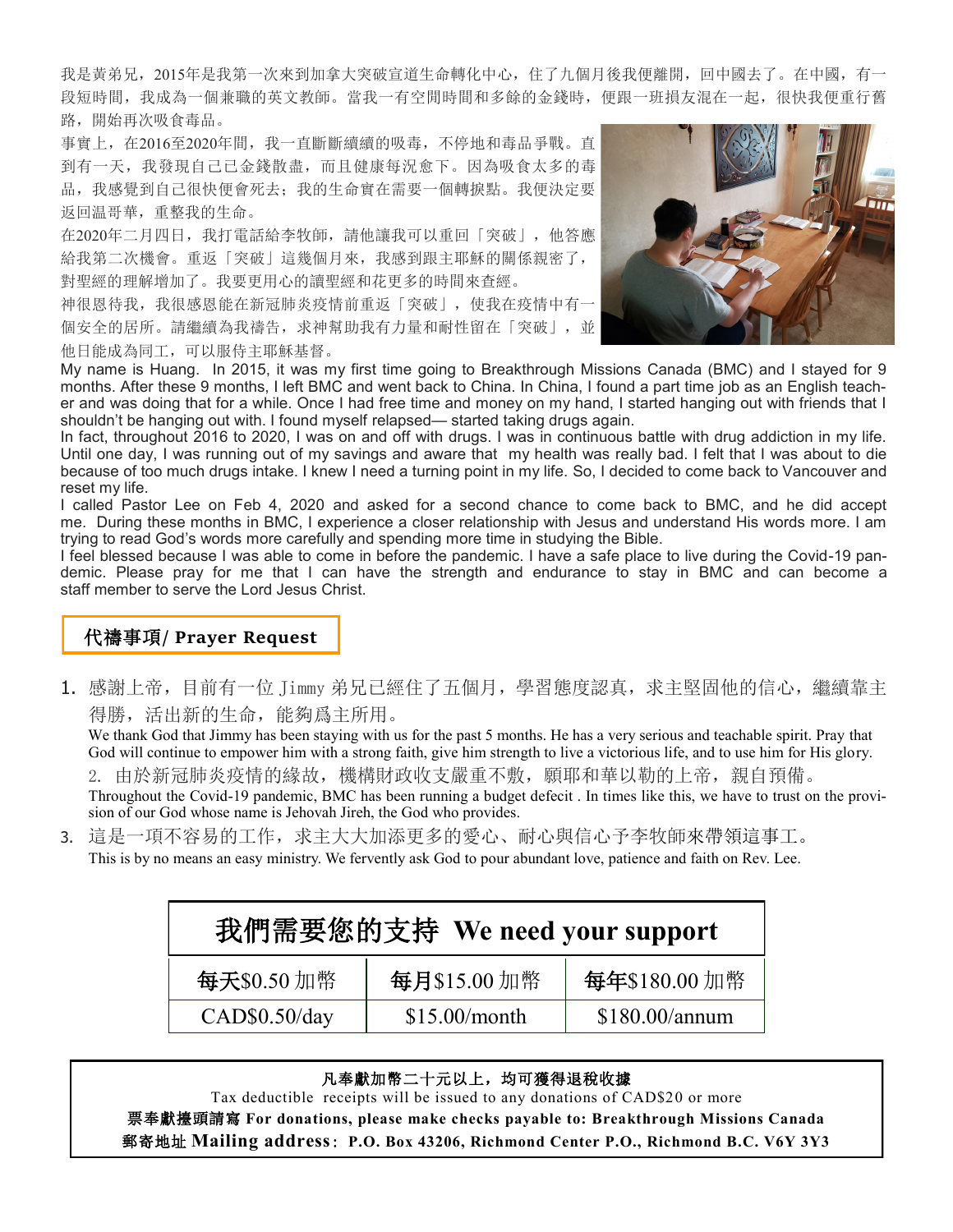

「李牧師,你好嗎?不知道你是否還記得我,我是阿雄,在 2014年的聖誕參加了突破的生命轉化。想跟你打個招呼,向你 道謝,我現在很好。榮耀歸神,2015年9月開始,我已完全戒 除毒癮(2018年一月起,連香煙也戒掉了),並於2017年8月在 Coastal Church受浸。至今年9月我便足足有5年完全不染指毒 品,願一切榮耀歸給上帝! 非常感謝你讓我可以入住「突 破」, 謝謝你的愛心和恩慈, 謝謝你在在我心中種下的種子。 願神賜福你 , 謝謝你! | 感謝主,5 月 31 日收到一位前弟兄的電郵,他是 2014 年 11 月 22 日住進突破,並在 12月 24 日離開。雖然只有短短 1 個月, 但福音的種子已經在他生命中成長,他已經成功戒烟戒毒 5

年,並已受洗歸入教會,請我們在禱告中繼續記念這位阿雄弟 兄。

"Hey Pastor Lee how are you sir? I don't know if you remember me, Siu Hung, I was in your program Christ-

mas 2014. I just wanted say hi how are you and thank you I am well, glory to God I got clean and sober September 2015,(quit smoking January 2018) baptized with Coastal Church August 2017 September will be 5 years of sobriety, glory to God Thank you for letting me stay with you, your kindness & love. Thank you for planting the seed. Much blessings Pastor Lee Thank vou!"

Praise God! I received an email from a former client on May 31. He came to stay in BMC on November 22 and left on December 24, 2014. Despite a short stay of one month with us, the seed was planted and grown in him. It has already been five years since he has totally given up smoking and using drugs. He was baptized into a local church. Let us all continue to lift Brother Hung up in our prayers.

# 我們的無收費服務:

我們提供無收費的人手洗車、割草、掃樹葉、搬運、老人家居清潔及機場接送服務。藉此服務, 我們可以服事有需要的弟兄姐妹,也可以成爲眾教會的福音預工夥伴,協助慕道友或教會的佈 道對象。

# **Our No Charge Services:**

**We provide- hand car wash, lawn mowing, Raking leaves , moving**, **house cleaning and airport shuttle services. The above services can be provided free of charge to needy brothers and sisters. We also partner with churches to reach out and evangelize through these services.** 

|                | 加拿大突破宣道購址基金籌款記錄                        |             |                |  |  |  |
|----------------|----------------------------------------|-------------|----------------|--|--|--|
|                | <b>BMC Property Fundraising Record</b> |             |                |  |  |  |
| 目標 (Goal)      |                                        | 已籌(Raised)  | 尚差(Remaining)  |  |  |  |
| \$2,000,000.00 |                                        | \$91,411.00 | \$1,908,589.00 |  |  |  |